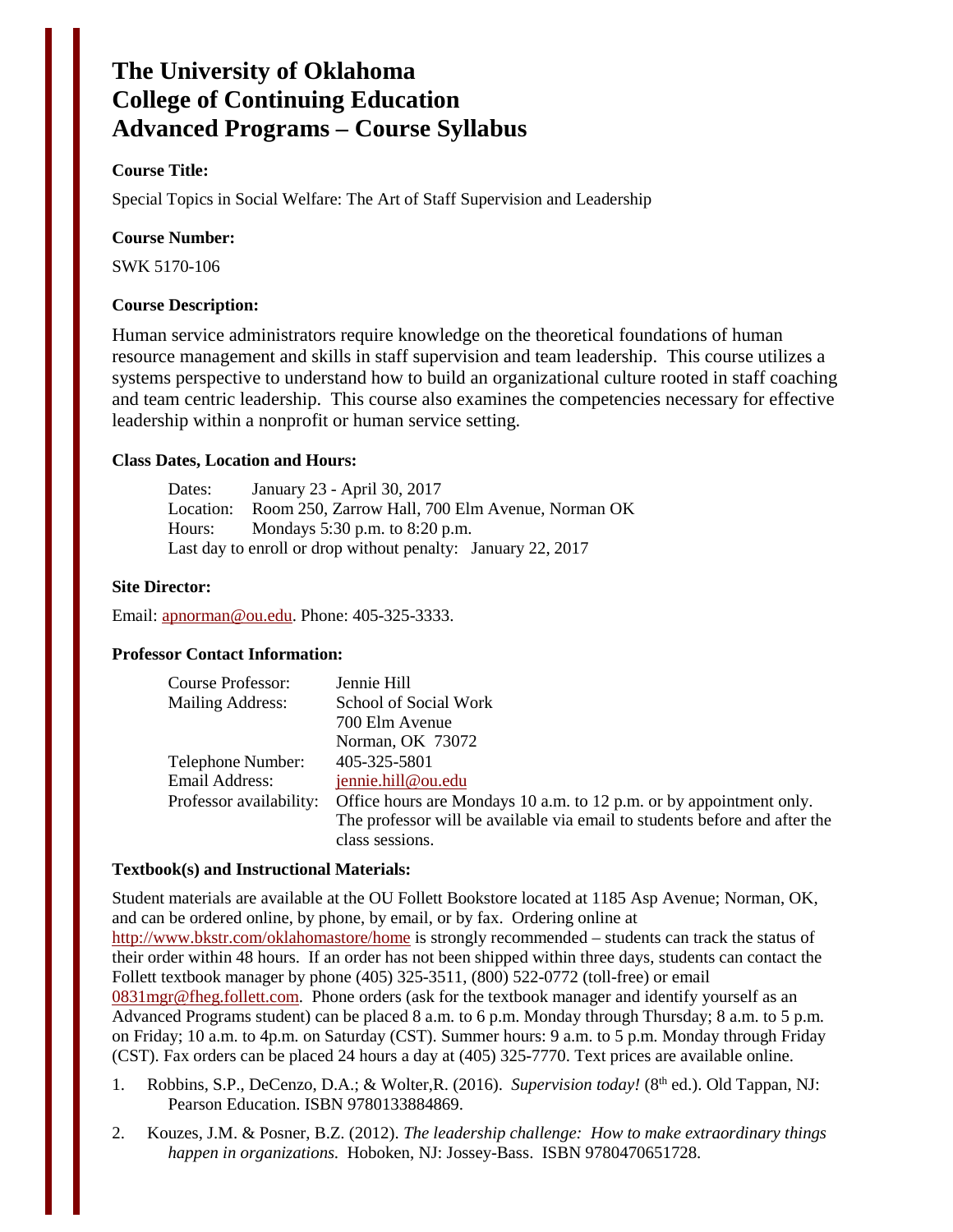3. Materials posted on the OU Canvas learning management system: Access Canvas at [https://oklahoma.instructure.com/,](https://oklahoma.instructure.com/) enter your OU NetID and password, and select course to access material. Please contact your local Site Director if you require assistance.

Note: Follett is the Advanced Programs contractual textbook provider. Should text changes become necessary after publication of the course syllabus, Advanced Programs will facilitate text returns/refunds only for texts purchased through Follett.

# **Course Objectives:**

Given regular class attendance, participation in class activities, completion of assigned readings, and successful completion of course assignments, students will, at the conclusion of the course, have the ability to:

- A. Describe and critically assess supervision competencies.
- B. Analyze the components of human resource recruitment, performance management, and evaluation in meeting organizational goals and objectives.
- C. Demonstrate familiarity with major issues in supervision and staff leadership within nonprofit and human service organizations currently.
- D. Evaluate strategies and practices to enhance the student's competencies as a leader and staff coach.
- E. Implement a team centric coaching model of staff supervision and leadership.

| <b>Date</b>                     | <b>Topics</b>                                                                                                  | <b>Assignments Due-All Assignments are</b><br>due by midnight on the Friday due date                             |
|---------------------------------|----------------------------------------------------------------------------------------------------------------|------------------------------------------------------------------------------------------------------------------|
| Session 1:<br>January 23, 2017  | Introductions & Expectations                                                                                   | Friday January 27, 2017 by 11:59 p.m.:<br><b>Value of Leadership Reflection Paper</b><br>(5%)                    |
| Session 2:<br>January 30, 2017  | Defining Supervision and<br>Leadership<br>Ch. 1 (Supervision Today)<br>Intro & Ch. 1 (Leadership<br>Challenge) | Friday February 3, 2017 by 11:59 p.m.:<br><b>Negative Supervision Experience</b><br><b>Reflection Paper (5%)</b> |
| Session 3:<br>February 6, 2017  | Leadership as Modeling<br>Ch. $2 \& 3$ (Leadership<br>Challenge)                                               | NA                                                                                                               |
| Session 4:<br>February 13, 2017 | Motivational Leadership<br>Ch. 4 & 5 (Leadership<br>Challenge)                                                 | Friday February 17, 2017 by 11:59<br>p.m.: National Leader Reflection Paper<br>$(10\%)$                          |
| Session 5:<br>February 20, 2017 | <b>Leadership Competencies</b><br>Ch. 9 (Supervision Today)                                                    | <b>NA</b>                                                                                                        |
| Session 6:<br>February 27, 2017 | Role of Communication<br>Ch. 10 (Supervision Today)                                                            | <b>NA</b>                                                                                                        |
| Session 7:<br>March 6, 2017     | Departmentalization, Staffing &<br>Recruitment<br>Ch. $4 \& 5$ (Supervision Today)                             | Friday March 10, 2017 by 11:59pm:<br>Human Resources Plan (20%)                                                  |
| Holiday<br>March 13, 2017       | Holiday<br><b>Spring Break</b>                                                                                 | NA                                                                                                               |

#### **Course Outline:**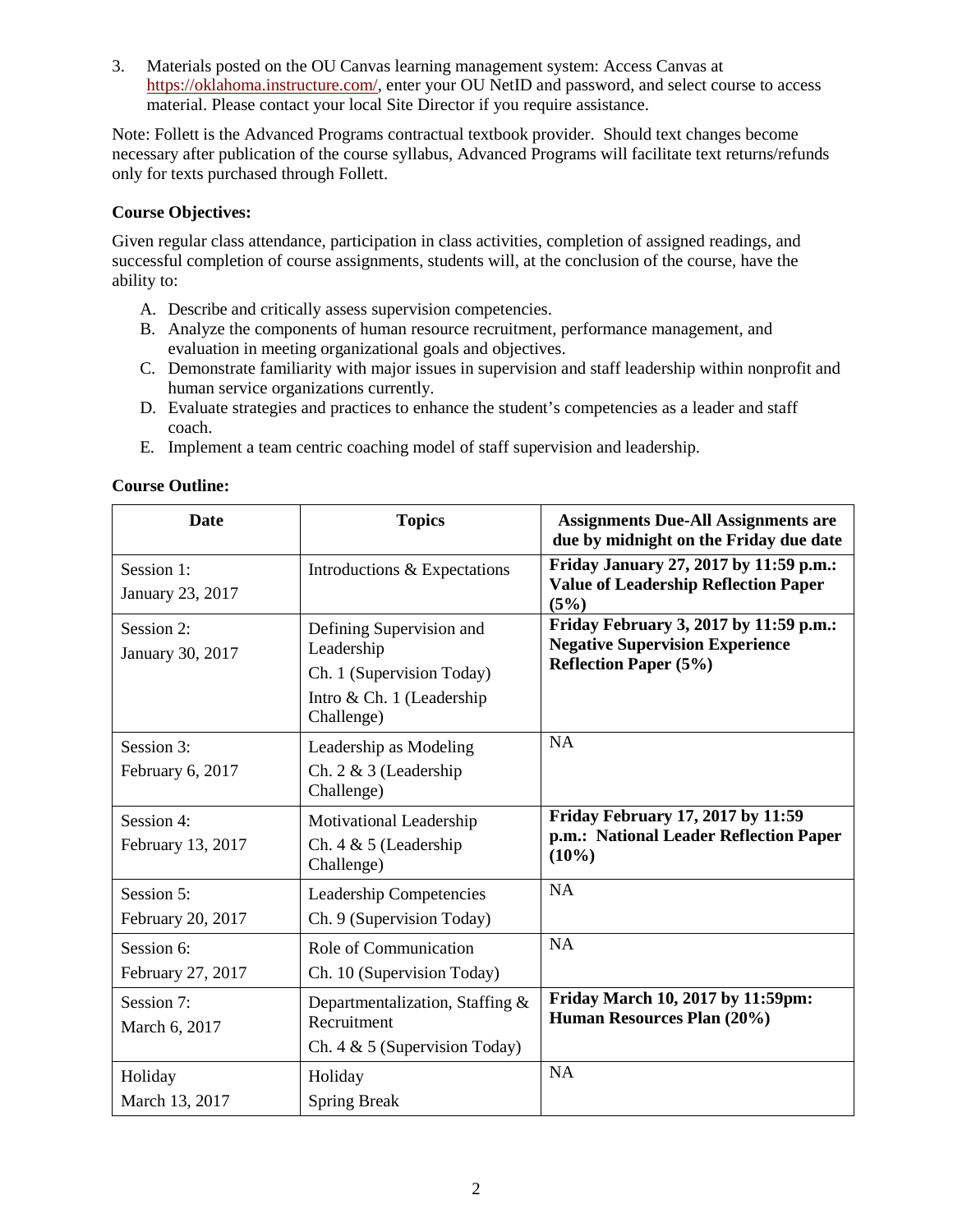| <b>Date</b>                   | <b>Topics</b>                                                                                      | <b>Assignments Due-All Assignments are</b><br>due by midnight on the Friday due date                                                                                                 |
|-------------------------------|----------------------------------------------------------------------------------------------------|--------------------------------------------------------------------------------------------------------------------------------------------------------------------------------------|
| Session 8:<br>March 20, 2017  | <b>Staff Coaching</b><br>Ch. 8 & 9 (Leadership<br>Challenge)                                       | Friday March 24, 2017 by 11:59pm:<br><b>Value of Coaching Reflection Paper</b><br>(5%)                                                                                               |
| Session 9:<br>March 27, 2017  | Staff motivation, reward and<br>recognition<br>Ch. 8 (Supervision Today)                           | <b>NA</b>                                                                                                                                                                            |
| Session 10:<br>April 3, 2017  | Staff motivation, reward and<br>recognition continued<br>Ch. 10, 11 & 12 (Leadership<br>Challenge) | Friday April 7, 2017 by 11:59 p.m.:<br><b>Outline for Leadership Competencies</b><br>Project $(15%)$                                                                                 |
| Session 11:<br>April 10, 2017 | <b>Performance Evaluation</b><br>Ch. 12 (Supervision Today)                                        | <b>NA</b>                                                                                                                                                                            |
| Session 12:<br>April 17, 2017 | <b>Managing Conflict</b><br>Ch. 14 & 15 (Supervision<br>Today)                                     | <b>NA</b>                                                                                                                                                                            |
| Session 13:<br>April 24, 2017 | Final Project Presentations In<br>Class                                                            | Each student will deliver a 20 minute<br>presentation for the leadership<br>competencies project, these presentations<br>will be scheduled at the beginning of the<br>semester (20%) |
| Session 14:<br>May 1, 2017    | Final Project Presentations In<br>Class                                                            | <b>NA</b>                                                                                                                                                                            |

#### **Assignments, Grading and Due Dates:**

#### **Assignment 1:**

Value of Leadership Reflection **due via email on Friday January 27, 2017 by 11:59 p.m**., 5% of overall course grade.

Reflection paper should be a maximum of 5 pages in length with the student discussing their past experience in a leadership role, challenges or conflicts that occurred within this role, and lessons learned from this experience.

#### **Assignment 2:**

Negative Supervision Reflection **due via email on Friday February 3, 2017 by 11:59 p.m.**, 5% of overall course grade

Reflection paper should be a maximum of 5 pages in length with the student discussing a specific past employment situation where supervision that was delivered to them did not fit their need or was negatively received by the student. The paper should include the student's description and reflection on this experience, why was the experience negative for the student, what actions or behavior from the supervisor did not fit the student's needs, and what lessons did the student learn from this experience.

#### **Assignment 3:**

National Leader Reflection **due via email on Friday February 17, 2017 by 11:59 p.m.**, 10% of overall course grade

Reflection paper should be a maximum of 7 pages excluding title and bibliography pages. All citations should follow the APA format. Students should choose a leader that holds a CEO or Director Position for a profit or nonprofit organization that operates on the national level that they have affinity towards. The student should validate their affinity through documentation located from scholarly, newspaper, or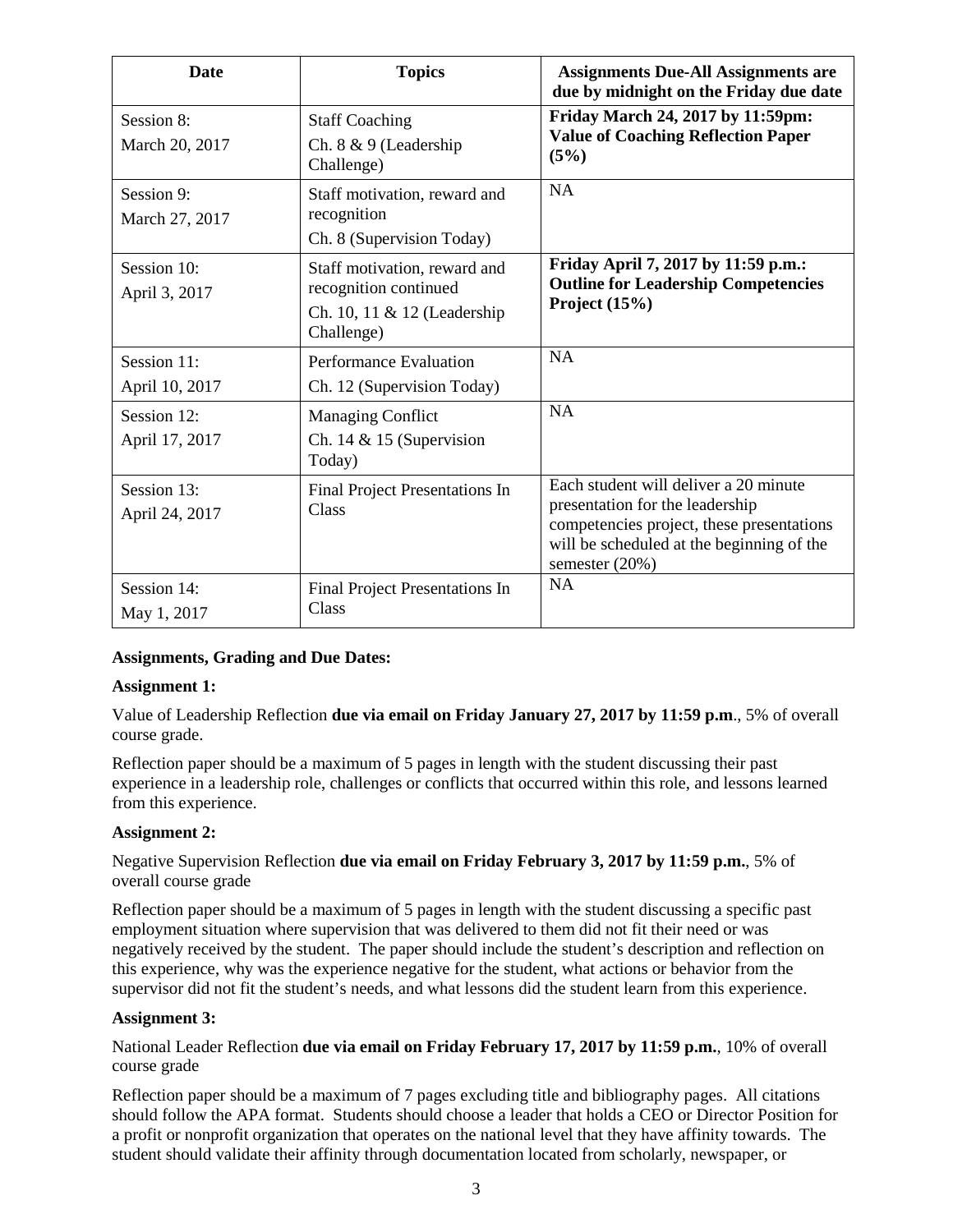magazine articles that highlight the leader's leadership competencies. The student should dissect the leader's competencies and state their opinion as to why these competencies are critical in leadership utilizing the course texts to support their argument.

# **Assignment 4:**

Human Resources Plan d**ue via email on Friday March 10, 2017 by 11:59 p.m.**, 20% of overall course grade.

Develop a comprehensive set of plans to aid in human resource management. Be sure to use the text to determine the necessary components for each plan.

## **Orientation Plan:**

Develop a detailed orientation checklist for new employees.

- 1. Identify which tasks need to be completed by when and by whom.
- 2. Provide a one page narrative to correspond to the checklist explaining specifically how the employee will be introduced to the organizations' culture and communication style.
- 3. Explain how expectations of the employee are to be communicated.

#### **Supervision Plan:**

Develop two behaviorally anchored rating scales for use in supervision with the following staff positions:

- 1. Direct services staff
- 2. Administrative support staff

# **Burnout Prevention and Retention Plan:**

Devise a one-year plan that describes the activities that you will engage in to prevent burnout in the workplace for yourself and retain high achieving staff.

- 1. Identify specific strategies to increase employee retention through reduction of burnout symptoms as well as increase team cohesion and motivation.
- 2. What activities will you engage in to reduce burnout? If there are costs associated, where will the funds come from?
- 3. What activities will you engage in to build team cohesion?
- 4. How will you structure staff meetings or gatherings to facilitate retention?
- 5. How will you structure the work to ensure employee productivity?

#### **Assignment 5:**

Value of Coaching Reflection **due by email on Friday March 24, 2017 by 11:59 p.m**., 5% of the overall course grade

Reflection paper should be a maximum of 5 pages in length excluding the title page. The student should define the role of a coach, their experience as a coach or being coached, the competencies they believe are necessary to be an effective coach, and lessons learned from serving as a coach or being coached. The student should then discuss their own coaching style and how they believe they would apply that style to a workplace setting coaching a staff team.

#### **Assignment 6:**

Leadership Competencies Project – 35% of overall course grade

Throughout the course students will be engaged with a variety of leadership and communication assessments to measure their own emotional intelligence, styles of supervision, and styles of communication. Utilizing these assessments as well as the course readings and prior assignments, the students should develop a 20 minute presentation utilizing power point and other video or media sources to support their presentation. The project purpose is for the students to share what they have determined to be their leadership and staff supervision competencies based upon prior course work and class attendance. The students will highlight these competencies, discuss practical application of these competencies, and provide examples of these competencies in practice.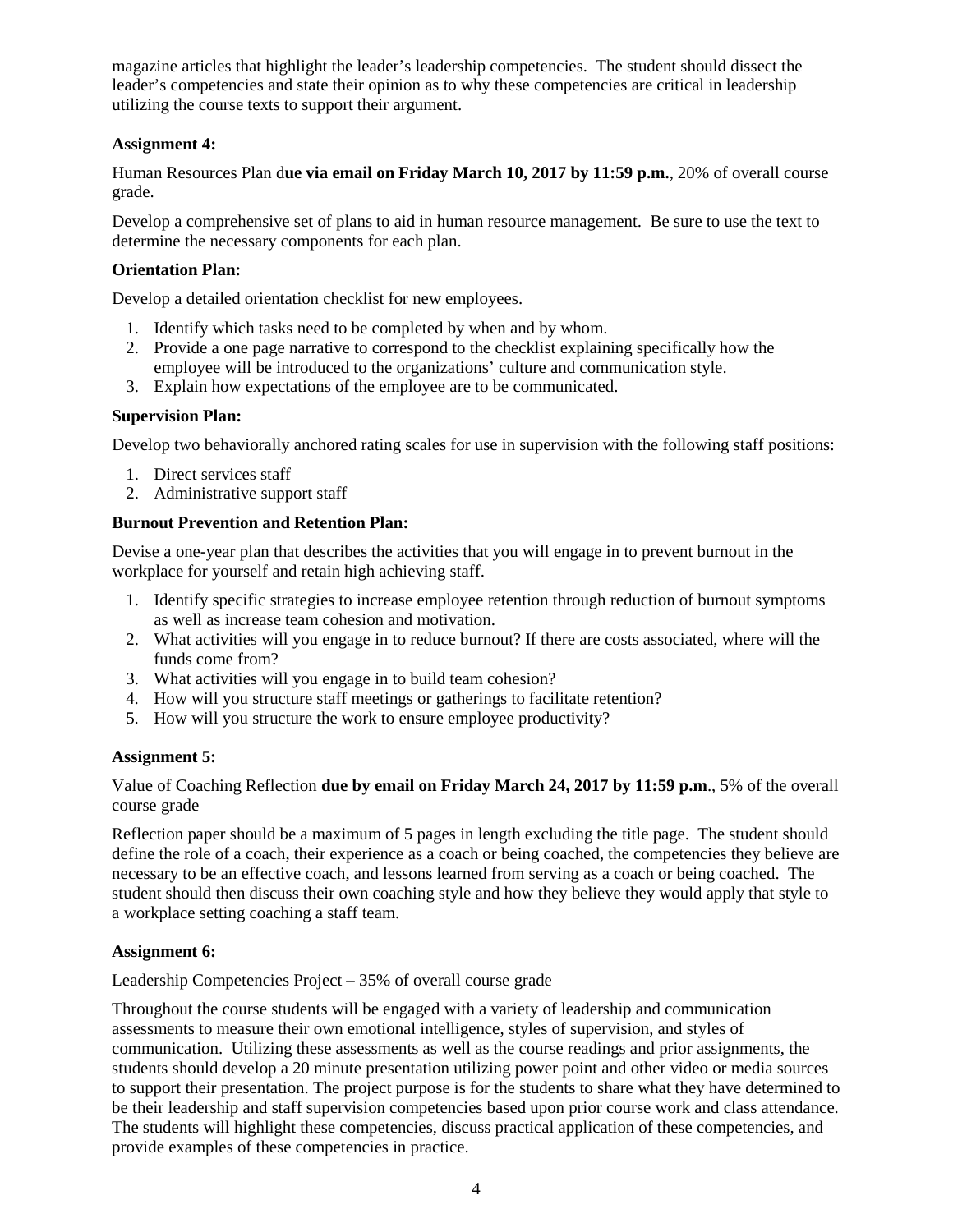The presentation outline is **due by email by Friday April 7, 2017 by 11:59 p.m.** The outline should highlight the major presentation points, examples, and applications. The outline should be a maximum of 5 pages in length. (15% of overall course grade)

The in class presentation will be delivered on either April 24, 2017 or May 1, 2017 and must be 20 minutes in length with an associated power point including video or other media content to support the student's main arguments. (20% of overall course grade)

Assignment presentation times will be determined at the beginning of the semester.

# **Attendance and in class participation**

Attendance and in class participation will comprise 20% of the overall course grade. Excused absences are defined in the student codebook. Outside of the exceptions in the codebook, students are expected to attend all class sessions. Lecture material and discussions are central to student learning. Students who miss more than two classes may NOT be eligible to complete the course in the given semester.

Students are responsible for all course information presented and/or materials regardless of absences. Students are strongly recommended to contact other students for updates in the event of an absence.

Students are expected to arrive on time and to remain present for the duration of the class. Students who arrive late or leave early, including from class breaks, may be considered absent at the instructor's discretion.

# **Grading:**

This is a letter-graded course: A, B, C, D, or F.

**Notice:** Failure to meet assignment due dates could result in a grade of I (Incomplete) and may adversely impact Tuition Assistance and/or Financial Aid.

#### **Academic Conduct:**

Each student should acquaint themself with the University's codes, policies, and procedures involving academic misconduct, grievances, sexual and ethnic harassment and discrimination based on physical handicap. This information can be obtained at studentconduct.ou.edu . Students should also be familiar with the Anne and Henry Zarrow School of Social Work Student Performance Policy and the NASW Code of Ethics.

#### **Statement of Reasonable Accommodation:**

The University of Oklahoma is committed to providing reasonable accommodation for all students with disabilities. Students with disabilities must be registered with the Disability Resource Center (Norman) or the Office of Disability Resources (Tulsa). These offices then determine and notify the student and instructor of any accommodations in this course.

| <b>Norman</b>                     | Tulsa                                 |
|-----------------------------------|---------------------------------------|
| <b>Disability Resource Center</b> |                                       |
| 620 Elm Avenue – Suite 166        | <b>Office of Disability Resources</b> |
| Goddard Health Center             | Schusterman Center                    |
| Norman, OK 73019-2093             | 4502 East 41st Street                 |
| 405-325-3852 (voice)              | Tulsa, OK 74135-2512                  |
| 405-325-4173 (voice)              | $(918)$ 660-3100                      |
| Email: drc@ou.edu                 |                                       |

# **Provost-Approved University Activities and Religious Observances**

It is university policy "to excuse student absences that result from religious observances and to provide without penalty for the rescheduling of examinations and additional required class work that may fall on religious holidays." Therefore, a make-up exam will be given when it falls on a practiced religious holiday and/or for religious observances and "Provost-approved University-sponsored activities such as scholarly competition, fine arts performances..." and legally required activities, such as emergency military service and jury duty... (Student Codebook, p. 26)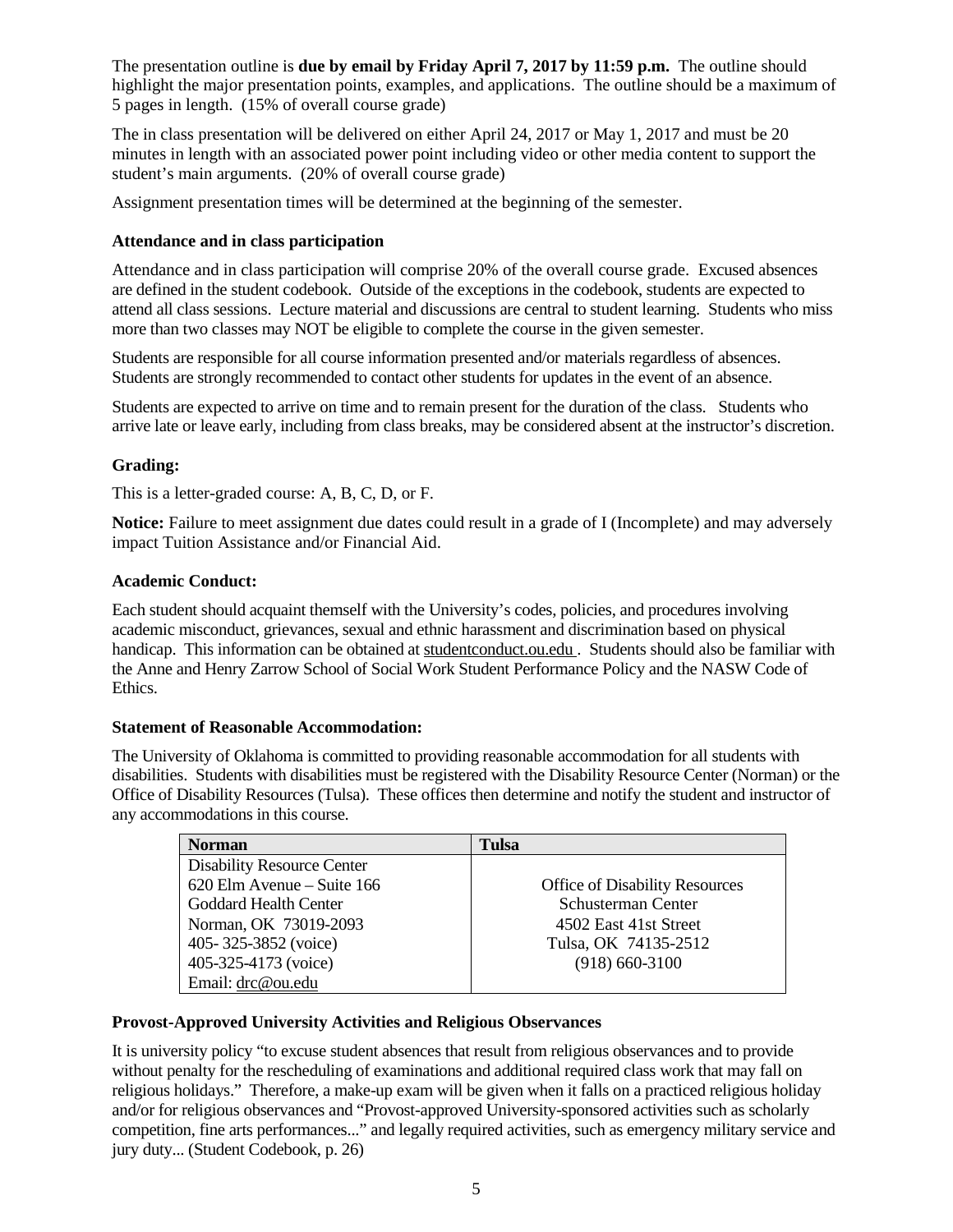# **Health Insurance Portability and Accountability Act Statement (HIPAA)**

In line with HIPAA regulations concerning protected health information, it is important that you understand that any client information that you share, either verbally or written, will need to be deidentified. This means that any information that would allow another to identify the person needs to be changed or eliminated. This includes obvious things like names and birth dates, but may also contain other information that is so unique to the person that it could allow for identification, including, but not limited to diagnosis, race/ethnicity, or gender. If diagnosis, race/ethnicity, or gender is directly related to the case presentation, it can be included if it will not allow for identification.

# **Adjustments for Pregnancy/Childbirth Related Issues**

Should you need modifications or adjustments to your course requirements because of documented pregnancy-related or childbirth-related issues, please contact the instructor as soon as possible to discuss. Generally, modifications will be made where medically necessary and similar in scope to accommodations based on temporary disability. Please see [www.ou.edu/content/eoo/pregnancyfaqs.html](http://www.ou.edu/content/eoo/pregnancyfaqs.html) for commonly asked questions.

# **Title IX Resources**

For any concerns regarding gender-based discrimination, sexual harassment, sexual misconduct, stalking, or intimate partner violence, the University offers a variety of resources, including advocates on-call 24/7, counseling services, mutual no contact orders, scheduling adjustments and disciplinary sanctions against the perpetrator. For access to these resources please contact:

OU Advocates\* [\(formerly known as SART\)](http://www.ou.edu/studentaffairs.html) 24/7: (405) 615-0013 Tulsa OU Advocates\* (formerly known as SART) (918) 660-3163 - After Hours: (918) 743-5763

In Norman, If you have a report of a potential policy violation, you should report it directly to the Sexual Misconduct Officer: Kathleen Smith (405) 325-2215, Four Partners Place, 301 David L. Boren Blvd., Suite 1000, Norman, Oklahoma 73019, or [smo@ou.edu;](mailto:%20smo@ou.edu) or you may report it to the Interim Title IX Officer: Bobby Mason (405) 325-3549, Four Partners Place, 301 David L. Boren Blvd., Suite 1000, Norman, Oklahoma 73019, or [bjm@ou.edu](mailto:bjm@ou.edu) or the Associate Title IX Coordinator for the Health Sciences Center Campus: Bobby Mason (405) 271-2110, 755 Research Parkway, Building 4, Suite 429, Oklahoma City, OK 73104, o[r bobby-mason@ouhsc.edu](mailto:%20bobby-mason@ouhsc.edu)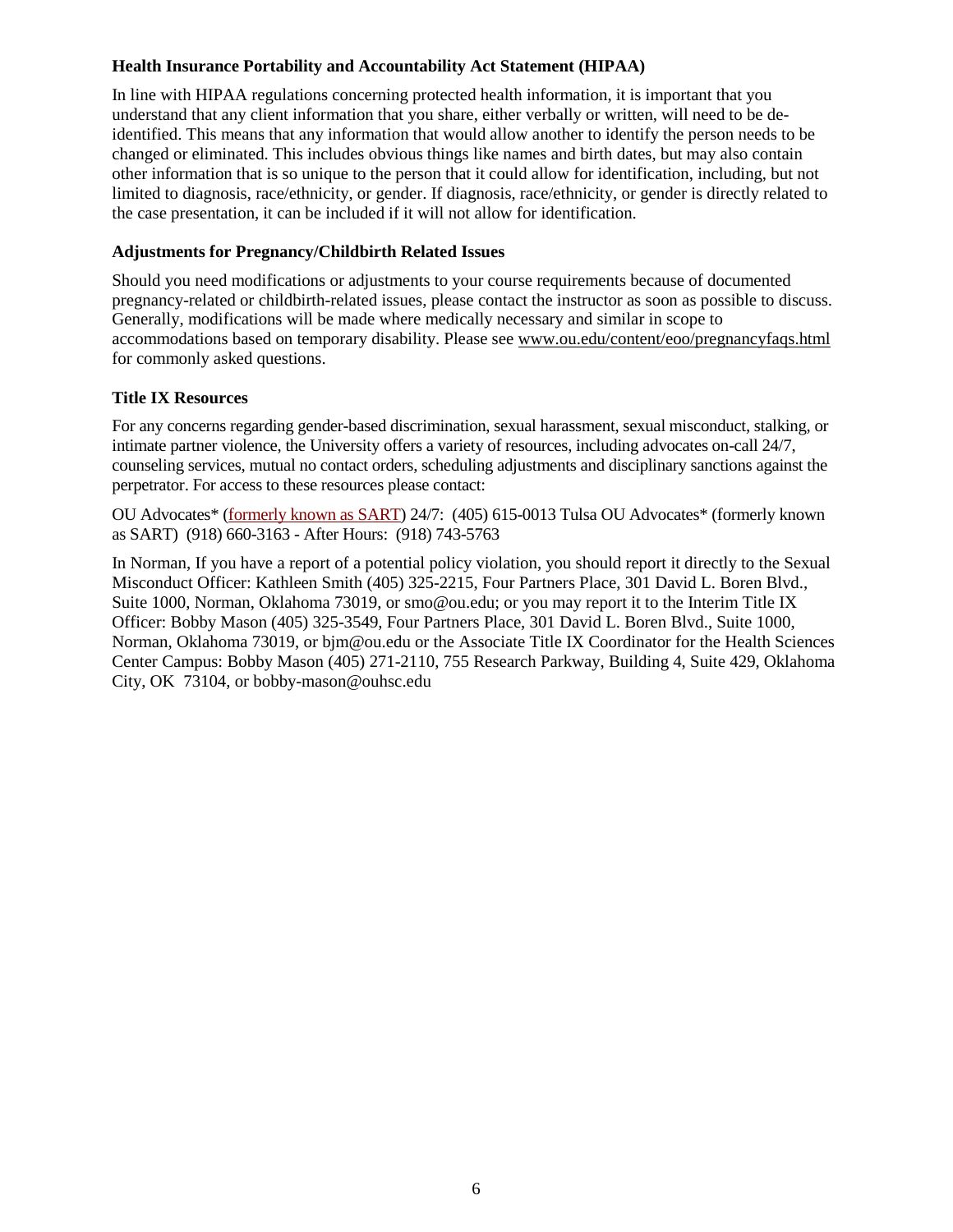## **POLICIES AND NOTICES**

## **Attendance/Grade Policy**

Attendance and participation in interaction, individual assignments, group exercises, simulations, role playing, etc. are valuable aspects of any course because much of the learning comes from discussions in class with other students. It is expected that you attend all classes and be on time except for excused emergencies.

Excused absences are given for professor mandated activities or legally required activities such as emergencies or military assignments. It is the policy of the University to excuse absences of students that result from religious observances and to provide without penalty for the rescheduling of examinations and additional required class work that may fall on religious holidays. Unavoidable personal emergencies, including (but not limited to) serious illness; delays in getting to class because of accidents, etc.; deaths and funerals, and hazardous road conditions will be excused.

If you are obtaining financial assistance (TA, STAP, FA, VA, Scholarship, etc.) to pay all or part of your tuition cost, you must follow your funding agency/institution's policy regarding "I" (Incomplete) grades unless the timeline is longer than what the University policy allows then you must adhere to the University policy. Students who receive Financial Aid must resolve/complete any "I" (Incomplete) grades by the end of the term or he/she may be placed on "financial aid probation." If the "I" grade is not resolved/completed by the end of the following term, the student's Financial Aid may be suspended make the student ineligible for further Financial Aid.

Students are responsible for meeting the guidelines of Tuition Assistance and Veterans Assistance. See the education counselor at your local education center for a complete description of your TA or VA requirements.

# **Academic Integrity and Student Conduct**

Academic integrity means honesty and responsibility in scholarship. Academic assignments exist to help students learn; grades exist to show how fully this goal is attained. Therefore all work and all grades should result from the student's own understanding and effort.

Academic misconduct is any act which improperly affects the evaluation of a student's academic performance or achievement. Misconduct occurs when the student either knows or reasonably should know that the act constitutes misconduct. Academic misconduct includes: cheating and using unauthorized materials on examinations and other assignments; improper collaboration, submitting the same assignment for different classes (self-plagiarism); fabrication, forgery, alteration of documents, lying, etc…in order to obtain an academic advantage; assisting others in academic misconduct; attempting to commit academic misconduct; destruction of property, hacking, etc…; intimidation and interference with integrity process; and plagiarism. All students should review the Student's Guide to Academic Integrity at [http://integrity.ou.edu/students\\_guide.html](http://integrity.ou.edu/students_guide.html)

Students and faculty each have responsibility for maintaining an appropriate learning environment. All students should review policies regarding student conduct at<http://studentconduct.ou.edu/>

#### **Accommodation Statement**

The University of Oklahoma is committed to making its activities as accessible as possible. For accommodations on the basis of disability, please contact your local OU Site Director.

#### **Course Policies**

Advanced Programs policy is to order books in paperback if available. Courses, dates, and professors are subject to change. Please check with your OU Site Director. Students should retain a copy of any assignments that are mailed to the professor for the course. Advanced Programs does not provide duplicating services or office supplies.

Any and all course materials, syllabus, lessons, lectures, etc. are the property of professor teaching the course and the Board of Regents of the University of Oklahoma and are protected under applicable copyright.

For more information about Advanced Programs, visit our website at:<http://www.goou.ou.edu/>